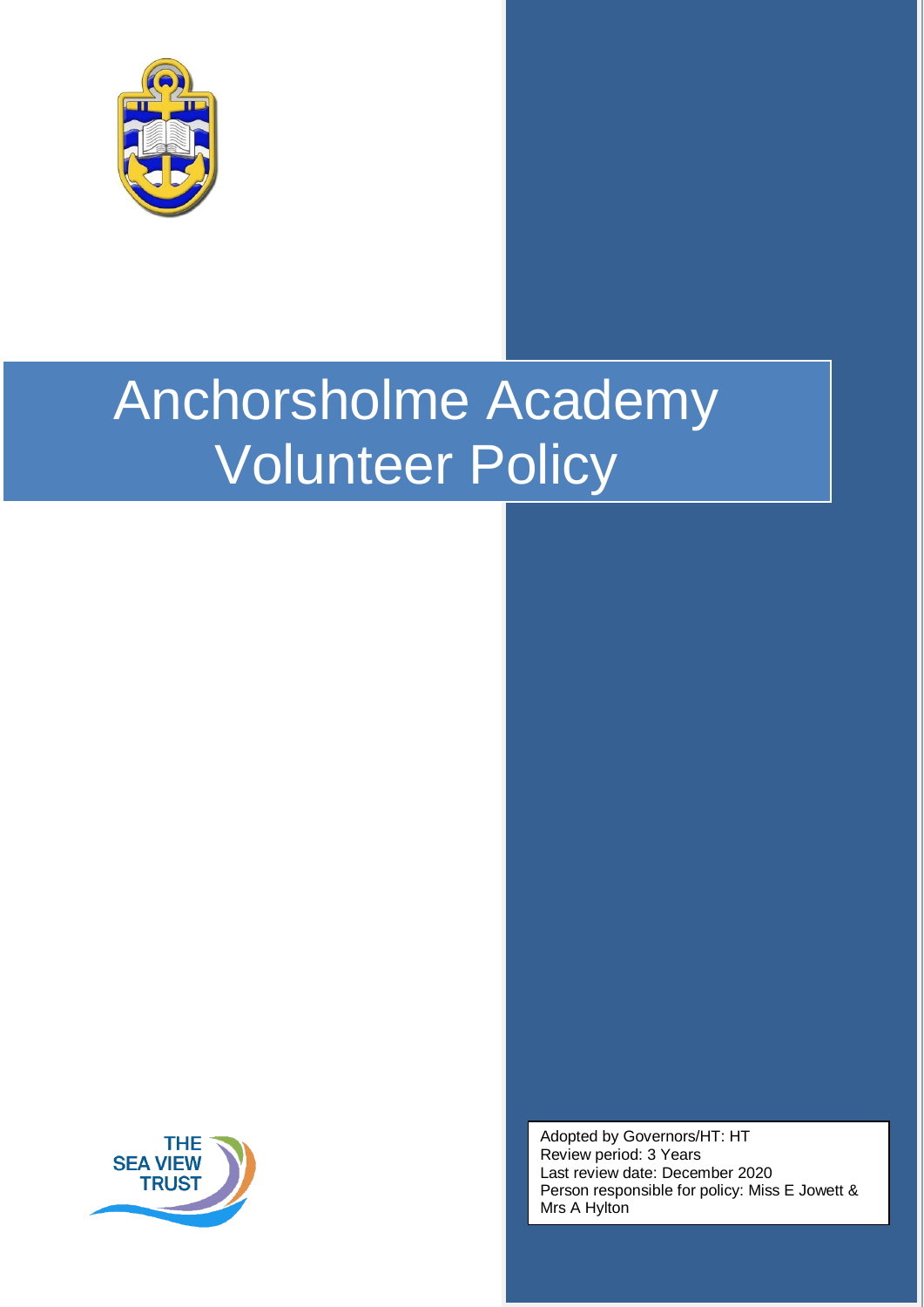# **Statement of Intent**

At Anchorsholme Academy, we recognise and value the effort taken by parents and other volunteers who contribute towards our academy. We appreciate the positive impact that they have on pupils' learning. We encourage their assistance and acknowledge that many academy activities and processes would be at risk if it were not for their help. As a result, we want to make sure that their time spent in our academy is productive and enjoyable.

The development of any volunteer, whether for one day or for a number of sessions over a longer period, must take into account the needs of pupils and the staff to whom they are assigned. We have a duty to ensure that the welfare of pupils is promoted and that they are safeguarded from harm.

Whilst being of benefit and a positive addition to the academy community, there are also times when volunteers may not be required. These include, but are not limited to, the following:

- Period of significant change;
- Not meeting the needs of the academy;
- At the discretion of the Headteacher.

The Headteacher also has the right to inform any volunteer that their services are no longer needed, either on a temporary basis or permanently. Again, this is at the discretion of the Headteacher.

This policy sets out the practices and procedures which will be followed when appointing, managing and supervising volunteers, as well as a Code of Conduct which all volunteers are required to comply with.

## **Aims**

- To provide parents/staff and volunteers with clear expectations, induction and guidelines for working in school.
- To encourage the wider community to engage with pupils' learning, to offer new opportunities and to promote community cohesion.

#### **Who are volunteers?**

- Parents or other adults working alongside teaching and non-teaching staff to support pupils.
- For the purpose of this policy, a volunteer will be engaging in 'regulated activity' if they work unsupervised when teaching or looking after children regularly, or provide pastoral care on a one-off basis.

## **How do volunteers support the academy?**

- Supporting individuals or groups of children within classrooms;
- Hearing pupils read;
- Helping with resource preparation and management;
- Helping with supervision of children on school trips; and
- Helping with art and other practical activities.

## **Safeguarding Checks (DBS)**

For the safety of our pupils, volunteers who may be required to carry out activities unsupervised are required to submit a Disclosure & Barring Service form (DBS) and provide relevant references and ID to the academy; the information and supporting documents is also sent to the Local Authority for clearance. It is worth noting that the academy may decide to conduct a repeat DBS check on any volunteer of whom they hold concerns about.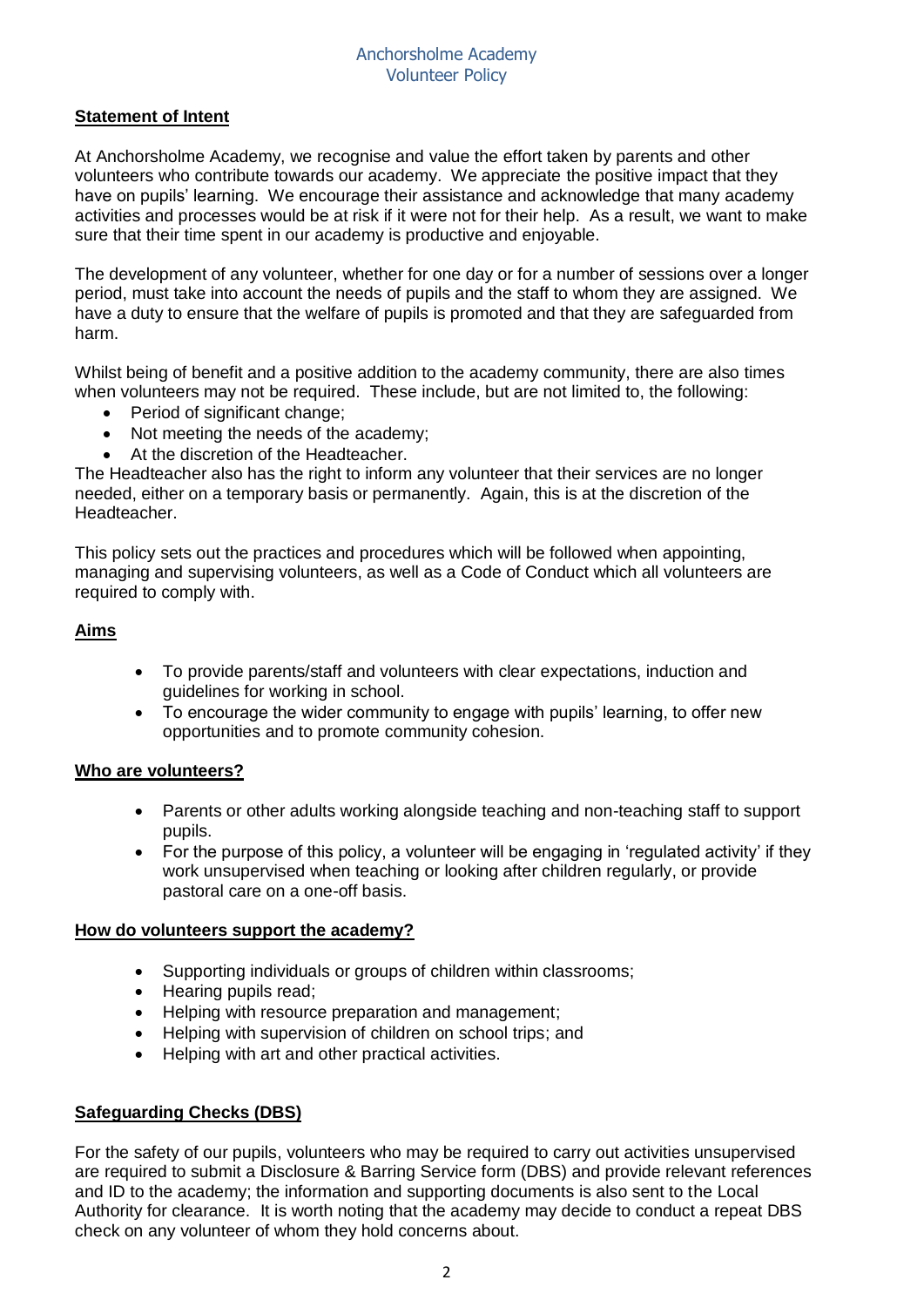Volunteers who will carry out activities with consistent supervision may not be required to submit a Disclosure & Barring Service form (DBS) and provide relevant references and ID to the academy. In this circumstance, the academy will ensure that:

- There is supervision by an individual who is in regulated activity;
- The supervision is regular and day-to-day; and
- The supervision is reasonable enough within the circumstances to ensure the protection of the pupils.

When determining what supervision is reasonable so that the volunteer would not be in regulated activity, the academy will take the following factors into consideration:

- The ages of the pupils, including whether there is a large gap in their ages;
- The number of pupils that the individual is working with;
- Whether or not there are other staff members present during the activity;
- The nature of the volunteer's work and the opportunity for contact with pupils;
- How vulnerable the pupils are: and
- How many staff members would be supervised by each member of supervising staff.

Volunteers will be made are of the academy's Designated Safeguarding Lead (DSL), Mrs Tina Foster and will report any disclosure made by a child to the DSL. In the absence of the DSL, reports must be made to Mrs Jane Carter or Mr Graeme Dow.

Volunteers will be provided with safeguarding information using a proportional, risk-based approach.

The academy wants to ensure that activities are planned properly and safely, and that volunteers are informed of these plans. We strive to ensure that volunteers have access to a member of academy staff – typically Mrs Amy Hylton, Volunteer Coordinator – should they wish to discuss difficulties or report on issues that may arise.

# **School Regulations**

All volunteers will be required to complete an induction process, either with the Office Manager or the Volunteer Coordinator. As part of the induction process, volunteers will be required to make themselves familiar with academy policies which include, but are not limited to, the following:

- Induction
- Staff Behaviour
- Pupil Behaviour
- Code of Conduct
- Child Protection
- E-Safety
- Fire Safety
- Fob Signing In/Out Agreement
- Health and Safety
- Keeping Children Safe in Education
- **Safeguarding**

In order for staff, parents and children to be confident about the role of the volunteer, volunteers must sign a Volunteer Protocol regarding confidentiality and conduct; a copy of the signed document will be kept in the school office. In the protocol is not adhered to at any time or in any way, it may be deemed necessary to cease any future involvement and the academy reserves the right to terminate volunteer placements. (Please see Appendix 1 – Volunteer Protocol).

Volunteers will ensure they are familiar with emergency procedures and of any health and safety aspects relating to the activity they will be undertaking. In addition, any volunteer that notices a potential hazard which may put another individual at a risk of harm, will report this immediately to the Office Manager or Site Supervisor.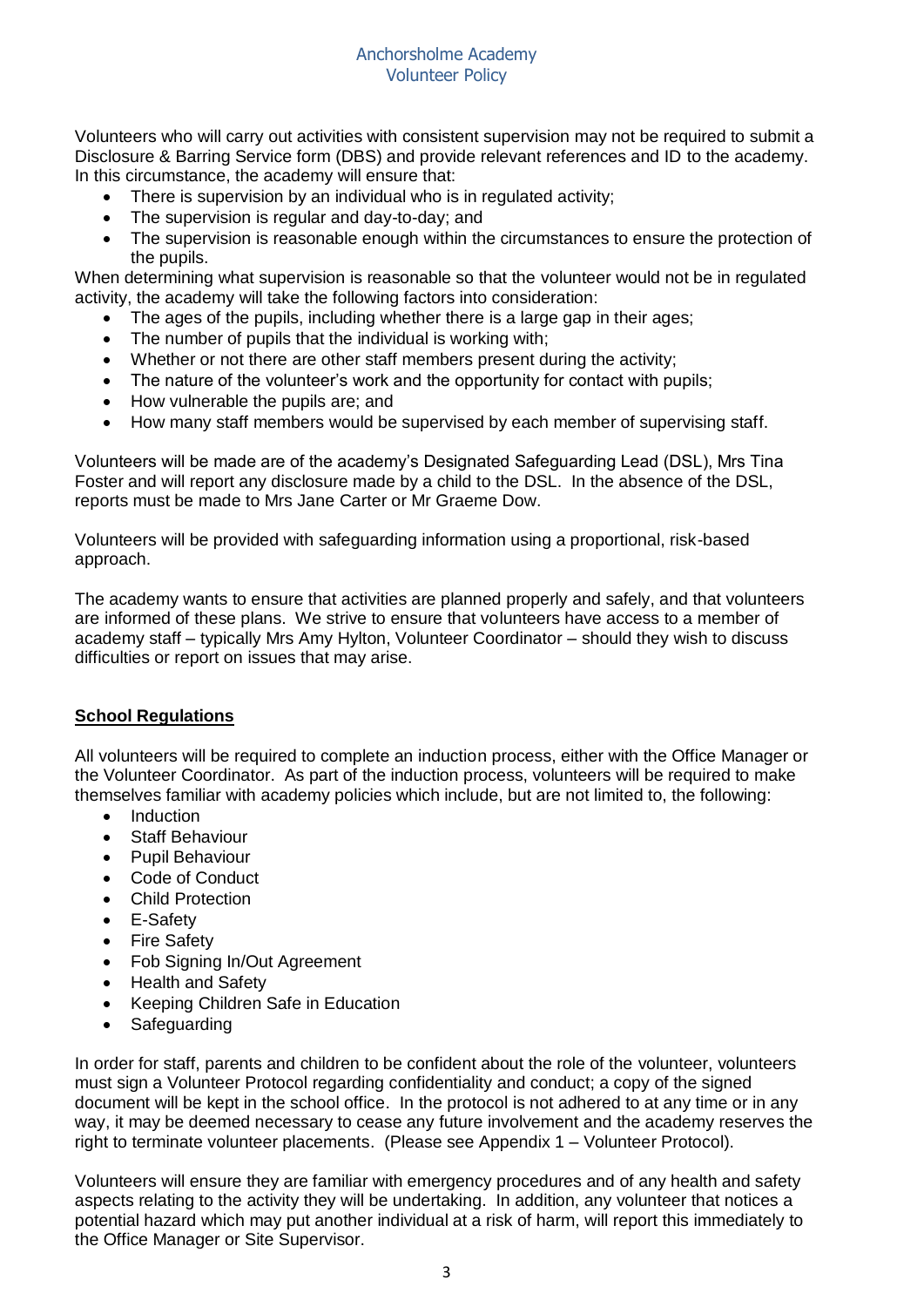All volunteers will be required to behave in an ethical and respectful manner with regards to email and internet use, and will be expected to follow the processes outlines in the E-Safety policy. Volunteers will have restricted access to the academy network and will be instructed on ensuring appropriate use. No volunteers are permitted to make contact with pupils via social media or email, or arrange to meet pupils outside of the academy.

It is academy policy to ensure that parent volunteers do not support in their own child's classroom, as this can be upsetting for the child and others in the class. Volunteers will be asked to state a preference for age range and the academy will try to accommodate that preference. However, it is worth noting that volunteers will usually be asked to support in classes where there is the greatest need.

# **Security**

All staff, visitors and volunteers are required to be identified and located at all times whilst in school. For this reason, the following process for volunteers will be adhered to:

- Report to the office on arrival at school and sign in on the electronic signing in/out screen, Inventry. A badge will be printed and must be worn inside the plastic wallet on a black (for volunteers with DBS clearance) or red (for volunteers without DBS clearance) VISITOR lanyard at all times whilst on school premises.
- Volunteers must sign in and out each time they exit and enter the building; there are no exceptions to this process.
- A designated member of staff typically the Office Manager or Volunteer Coordinator will be aware of where volunteers are working. Any change of location/class must be communicated to the designated member of staff immediately.

Volunteers are required to inform the office by 08:30am if they are unable to attend at the agreed time; they should do this by calling 01253 855215. Failure to inform the office on more than one instance may result in the volunteer being unable to attend the academy on any further occasions. If a volunteer is unwell whilst in school or is called away in the event of an emergency, they must inform the class teacher and the Office Manager before signing out of the building.

# **Confidentiality**

As a school, we are in a position of trust. Parents trust that their children are safe in school and that their welfare and progress is treated with complete confidentiality. It is essential that volunteers respect confidentiality and follow the academy's protocol. There are many things which must be kept completely confidential which include, but are not limited to, pupil progress and attainment, medical needs and personal issues which may impact on progress or behaviour in school.

Volunteers are not permitted to discuss any confidential information regarding a pupil or a member of staff, with any other individual at the academy. There may be instances where a volunteer is required to pass information to a member of staff, such as if they notice a pupil being bullied or subjected to harm.

Volunteers should refer any parent who asks about a child in school to the class teacher in all instances and should not try to inform them themselves.

Any volunteer who breaches confidentiality will be asked to leave the premises and will not be able to return to undertake any further activity.

## **Allegations of Abuse**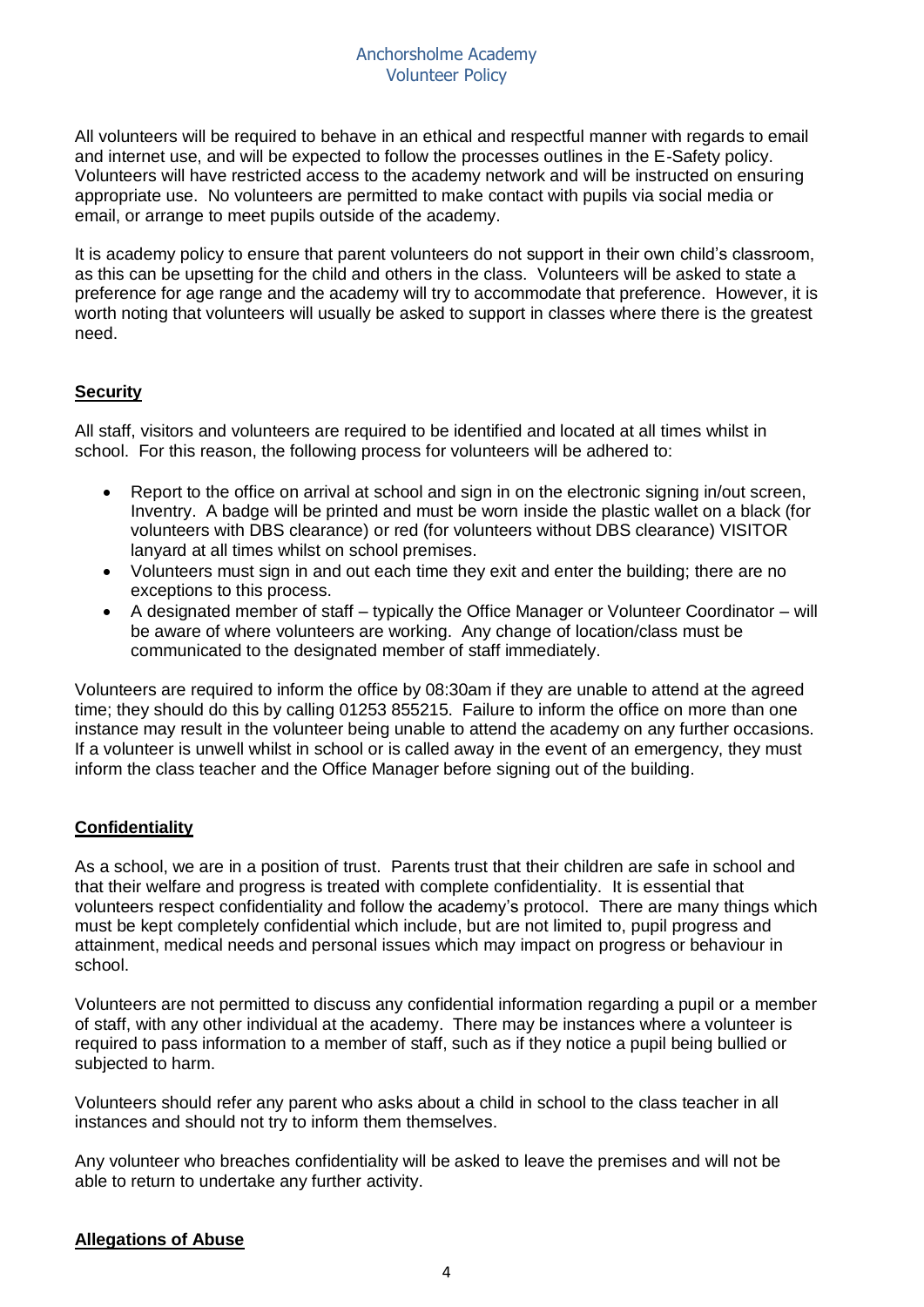Any allegations of abuse, whereby a member of staff/placement student/volunteer etc. is accused of abusing a pupil or another member of staff, will be reported to the Headteacher.

Any allegations of abuse, whereby the Headteacher is accused of abusing a pupil or another member of staff, will be reported to the Chair of Governors.

Clear comprehensive records of allegations are kept by the academy, even if disciplinary action is not taken or proven.

Confidentiality is maintained whenever an allegation is made, however, there may be a need to share information with relevant agencies on a need-to-know basis.

## **Covid-19 Protocols**

All volunteers working in school during the Covid-19 pandemic, must adhere to the strict measures outlined in the risk assessment (a copy of which can be requested from the office). These will be outlined and shared with you during your induction and the class teacher will provide reminders.